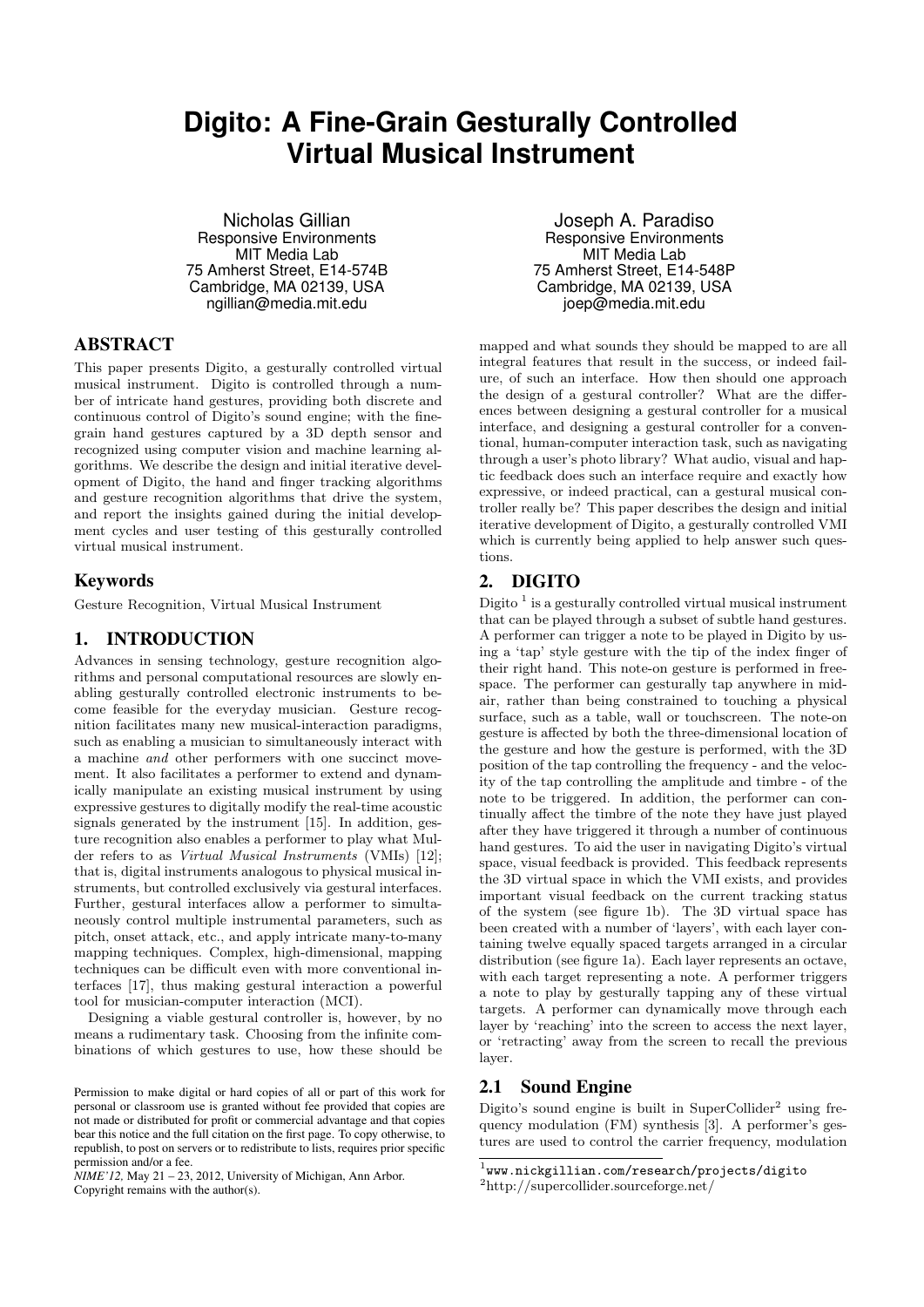

Figure 1: (a) Digito's main visual feedback illustrating the continuous gesture feedback and 12 notes of the current layer, with several layers visible in the distance, (b) the enlarged tracking status feedback, (c) the peak detection algorithm used to detect a tap gesture, showing a (i) soft tap, (ii) fast hard tap, (iii) slow soft tap

frequency, modulation index and two  $\text{ADSR}^3$  envelops that drive the FM synthesis algorithm. These envelops are used to control the index of the modulation waveform component of the FM synth; along with controlling the amplitude of the synth's carrier waveform. The velocity of a performer's tap gesture is mapped to control the attack and decay elements of the ADSR envelopes. The sustain and release components are controlled by a user's continuous hand movements; performed after a note has been triggered using the tap gesture. A performer can also use their continuous hand gestures to change the modulation index and manipulate the modulation frequency parameters of the FM synthesis algorithm. This enables a performer to trigger a note, that can initially start with a simple timbre, similar to that of a resonating glass, and then modify the timbre of the note, using continuous hand gestures, to create a wide range of more complex timbres. With this interaction technique, a performer can gain dynamic control over a large number of Digito's settings, using a small subset of intuitive, subtle, hand gestures.

Digito provides a performer with two mapping options after they have triggered a note. The first is an automatic mapping in which the sustain and release parameters of the ADSR envelopes controlling the FM synthesis engine for the triggered note are automatically set in relation to the velocity of the performer's tap gesture. The second option is a continuous mapping of the sustain, release, modulation index and modulation frequency parameters, controlled by the performer in real-time using a number of fine-grain hand gestures. A performer can dynamically select either option by varying the movement of their hand just after they have triggered a note. If they remain relatively still or move into the circular distribution after hitting a note then the first mode will be triggered. Alternatively, moving their hand away from the circular distribution will give the performer continuous control over the FM synthesis engine. The performer can then move their hand into the center of the circular distribution and continue to perform a number of fine-grain hand gestures, controlling the sustained note for as long as they continue to gesticulate. In addition, the performer can also continue to trigger other notes, creating chords, with the entire chord being controlled by the user's continuous hand gestures. The note(s) will finally be released when the performer stops moving their hand. A note or chord can also be rapidly stopped by performing a closed fist gesture.

#### 2.2 Visual Feedback

The visual component for Digito, built using openFrameworks<sup>4</sup>, represents the 3D virtual space in which the VMI

<sup>4</sup>http://www.openframeworks.cc/

exists. This 3D virtual space contains six layers (representing octaves) each containing twelve targets (representing notes), equally distributed around the exterior of a large circle (or ellipse, depending on the screen setup). In the continuous mapping mode, specific visual feedback is provided to the performer, in the form of a continuously evolving trajectory trail that appears to extend from their triggering finger tip (see figure 1a). Visual feedback is also provided to inform the user of the current tracking status of the system, with the user's entire body being displayed until their hand is detected, after which just their segmented hand will be shown (see figure 1b).

## 3. HAND & FINGER TRACKING

To make this VMI a reality, we required a method of sensing a user's fine-grain hand gestures, i.e. detailed information such as the position of the finger-tips or if the hand is open or closed. We chose to avoid constraining the user to wear sensor gloves or colored markers, as have been used in previous systems [11, 16]. This was to enable the musician, if required, to simultaneously play other instruments while using the VMI. We therefore developed a form of markerless computer vision to facilitate fine-grain hand control. Hand tracking and the recognition of hand gestures are well established fields within the computer vision and machine learning literature [4, 14]. Hand tracking via computer vision has also been applied to several musical controllers, including music software controlled exclusively via hand and finger motion [10], or the tracking of a guitarist's [2] or violin player's [18] left hand finger position for computer-aided pedagogical tools.

Digito uses a Microsoft Kinect<sup>5</sup> depth camera to sense a user's gestures. A number of libraries<sup>6</sup> and  $SDKs^7$  are available for interfacing with the Kinect. Although some of these resources feature skeleton tracking algorithms which provide an estimation of the 3D position of the user's hands, they do not provide any fine-grain information. A number of fine-grain hand and finger tracking algorithms have recently been developed [7, 13]. However, such algorithms are computationally intensive and currently function at a maximum recognition rate of  $\sim 15$ Hz, even when the algorithms are heavily optimized and running on a machine's GPU. Therefore, to achieve a useable compromise between fine-grain tracking and low-latency, we adopted a similar approach to that used by several authors [5, 8, 9], in which the hand and fingers are tracked using common 2D computer vision techniques.

The input to Digito's hand tracking system consists of a 640 x 480 depth image which is streamed from a Kinect at

<sup>3</sup>ADSR: Attack, Decay, Sustain, Release

<sup>5</sup> http://www.microsoft.com/en-us/kinectforwindows/ 6 https://github.com/ofTheo/ofxKinect 7 http://openni.org/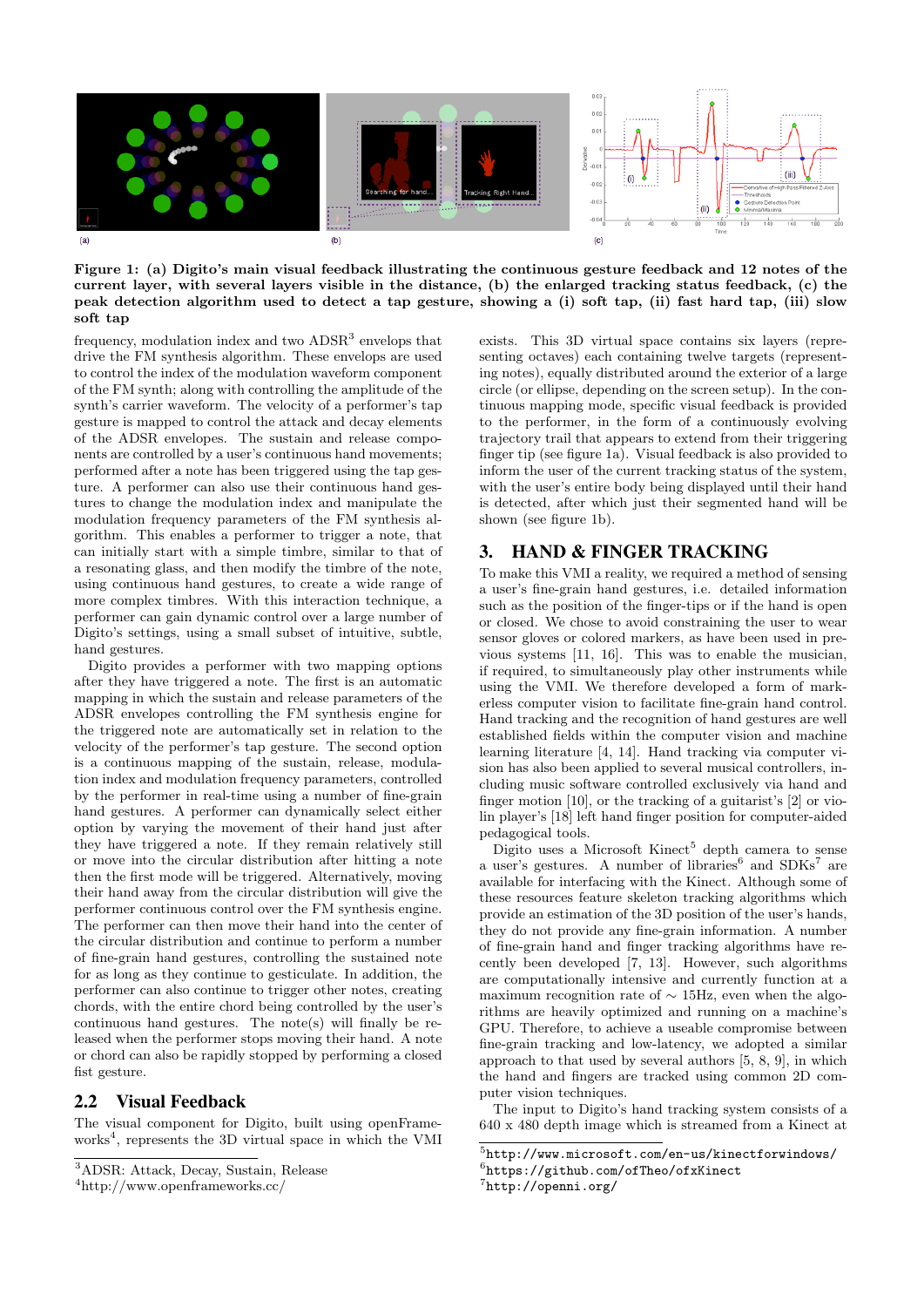30 frames per second. An initial two-fold depth thresholding operation is performed on the raw depth image, removing any depth pixels that do not fall within the desired field of interaction (FOI). This process performs a foreground/background subtraction task. Following the depth thresholding operation, remaining objects in the FOI are then grouped using blob tracking. Unsuitable objects, such as those that are too small or large to be a hand, are removed and the remaining objects are processed to find a potential hand. If a potential hand is found then each finger is classified, labelled and tracked, with the position and orientation of the hand and visible fingers being used as input to the gesture recognition system. A critical phase of the system lies in the finger tracking and estimation stages. This phase of the system is key as any tracking or estimation errors made here will be propagated throughout the remaining stages; resulting in either legitimate gestures being missed or non-gestural movements being falsely recognized.

The hand tracking process is segmented into two states, an initial search phase in which the user's hand is located in the continuous input depth image stream, and a tracking and estimation phase, in which the fine-grain hand movements of the user are tracked over time. For both states, each potential hand object is scanned for the presence of cylindrical-like regions which could indicate potential fingers. Neighboring cylindrical-like regions are combined to form possible finger tip locations. If the search state is in the initial search phase then an object will not be classified as a hand until five finger-tips are recognized within the same image frame. If a hand has been found then the system labels each finger (to later allow specific key fingers such as the index finger to be identified) and increments the hand tracking process from the initial search phase to the tracking and estimation phase.

In the tracking and estimation phase, the system tracks the fine-grain movements of the hand, propagating the predicted 3D position and orientation of the fingers and hand through to the system's gesture recognition phase. To enable continuous tracking of the hand, as well as continuous estimation and classification of each visible finger, we employed a tracking and prediction algorithm similar to that used by Argyros et. al. [1]. This online adaptive tracker dynamically creates a number of discrete models, one for the hand and five for the fingers, when the hand is first classified in the initial search phase. The models, which are built using the position, orientation and area of each hand or finger, are then used to continually track the hand and label each visible finger by using the model estimated in the previous frame to predict the position of each tracked object in the current frame. This enables the user to freely relax individual fingers or open and close their hand, while still retaining track of the hand and being able to classify each visible finger.

## 4. GESTURE RECOGNITION & MAPPING

Digito's note-on events are triggered by the user performing a subtle tap-style gesture at various locations in space with the index finger of their right hand. This tap gesture is recognized using a peak detection algorithm that searches for rapid changes in the z-axis (which represents the distance of an object from the camera) of the tip of the index finger. The peak detection algorithm works by using a high pass filter to suppress slow changes in the z-axis data. The first derivative of this filtered data is computed and a search algorithm continually scans the derivative signal until it finds a positive, then negative threshold crossing, which must both occur within the same search window, as illustrated by figure 1c. If both threshold crossings are detected, a peak, i.e. tap gesture, is considered as recognized. The amplitude of the tap is then mapped to control the velocity and timbre of the triggered note.

#### 4.1 Layer Transition Classification

A user can move through each of Digito's layers by performing a 'reach' or 'retract' style hand gesture, which will move the system to the next or previous layer respectively. These gestures are recognized using Dynamic Time Warping [6], with the number of layers transitioned being proportional to the amplitude of the gesture. This enables a user, for example, to move to two layers above the current layer by reaching further into the space.

#### 4.2 Continuous Mapping

Digito continuously computes two values that are then mapped to control various parameters of the FM synth. These values are the movement index and the contraction index. The movement index expresses how vigorously the performer is moving their hand. The contraction index, given by the normalized distance between a user's thumb and little finger, expresses how open or closed a performer's hand is.

The movement index is computed by storing the previous n position coordinates for the centroid of a user's hand in a circular buffer. At each frame, the contents in the first and latter halves of the buffer are averaged to create two 3D points  $(p_1, p_2)$ . A leaky integrator is then used to provide some 'memory' of a performer's hand movements, computed by:  $y_t = (\kappa y_{t-1}) + d_t$ ; where  $\kappa$  is the leak rate, in the range [0 1.0], and d is the distance between the points  $p_1$  and  $p_2$ at time t. The output of the leaky integrator,  $y_t$ , is limited to provide a maximum movement value,  $y_{max}$ , which is also used to normalize  $y_t$ . The normalized movement index is then mapped to continuously control the modulation index and modulation frequency of the FM synth. The leaky integrator provides a useful mapping technique, as it allows the user to quickly build up some energy in the instrument, which corresponds to more complex spectral timbres as the modulation index and modulation frequency of the FM synth increase; which then slowly return to their original values as the energy 'leaks' from the system as the performer either slows down their movement, or alternatively, stops moving altogether.

### 5. DISCUSSION & CONCLUSION

To help guide the design and future direction of this VMI, ten users, the majority of which had some musical training, were taught to play the instrument over a 30 minute exploratory session and provided some informal feedback. A number of important observations were noted across almost all test users. The first was the significance of the continuous control gestures. Test users reported that these gestures "felt fluid and natural" and allowed them "to really explore the wide range of possible sounds of the instrument". A second key observation was the importance of the visual feedback. All users found that the visual feedback was essential to enable them to trigger a note and to understand what tracking state the system was in. Interestingly, the visual feedback was not as important for the continuous control gestures. One possible reason for this is that the audio feedback for the continuous gestures independently provides sufficient information. The discrete trigger gesture, however, provides no audio feedback until the user performs a successful tap gesture.

The majority of users were able to quickly learn how to control the various aspects of the instrument, such as tapping a note, gaining continuous control and moving between layers, within the first few minutes of playing the instru